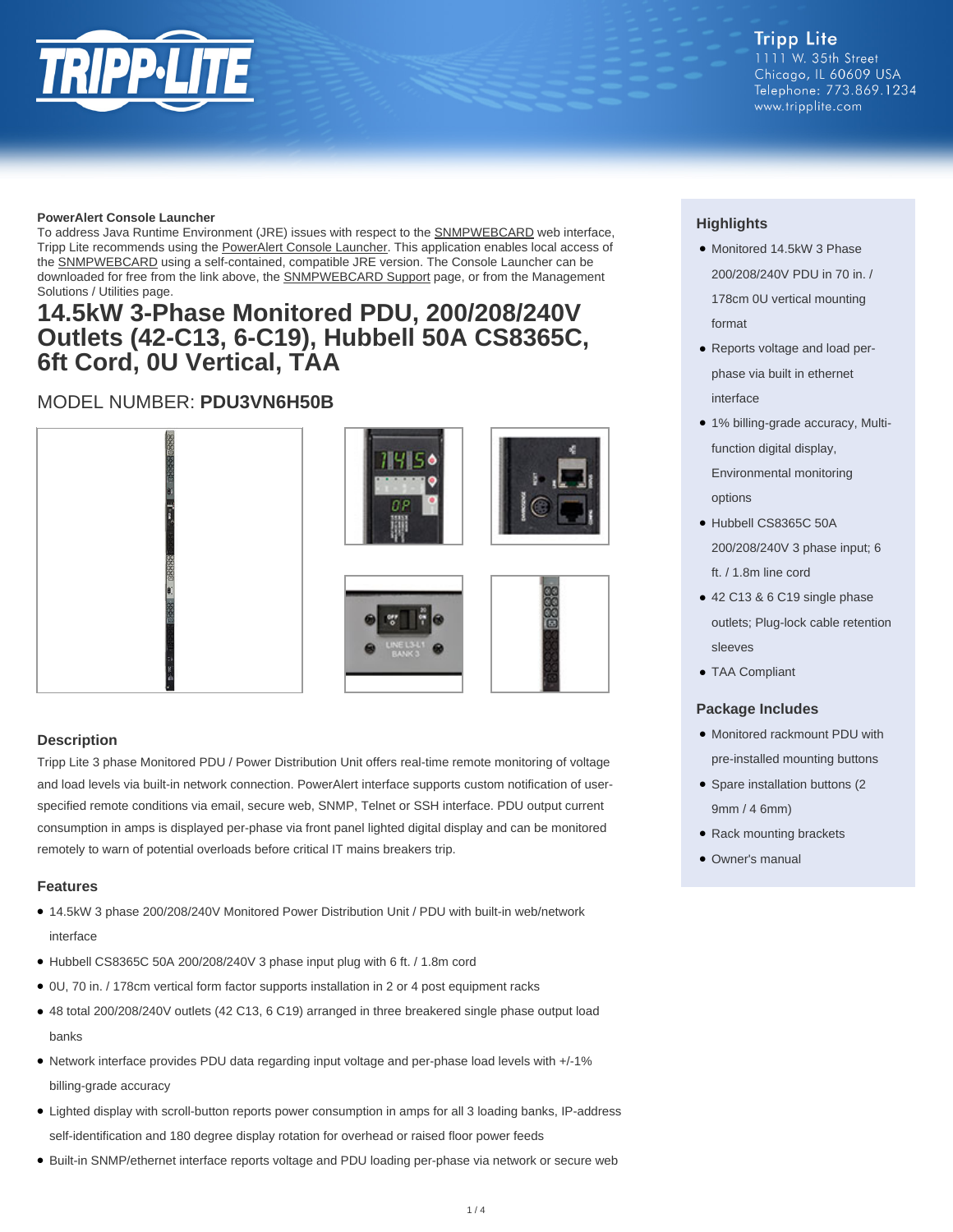

browser interface with options for user specified alarm and notification thresholds

- Supports in-rack environmental reporting with optional ENVIROSENSE temperature / humidity sensor
- and rack access notification with up to 4 optional SRSWITCH door sensors
- DHCP/Manual configuration support
- 10/100 Mbps auto-sensing allows optimal communication with 10/100 Base-T networks
- Real-time clock backup maintains the time of day and date even if the PDU is unpowered
- Tiered access privileges allow an administrator and a guest to login via web browser for monitoring
- Alert notifications via email or SNMP traps offer immediate event notification
- Firmware upgrade ability supports future product enhancements
- Supports HTTP, HTTPS, PowerAlert Network Management System, SMTP, SNMPv1, SNMPv2, SNMPv3, Telnet, SSH, FTP, DHCP, BOOTP, NTP protocols
- Fully compatible with FREE PowerAlert Network Management System / NMS Software
- Included set of plug-lock inserts keep C14 & C20 power cords solidly connected to PDU outlets
- Toolless mounting supported in button-mount compatible racks, plus nut-and-bolt mounting brackets for other mounting applications (set of 2 9mm buttons pre-installed, 2 9mm and 4 6mm spare buttons included)
- Federal Trade Agreements Act / TAA Compliant for GSA Schedule purchases

## **Specifications**

| <b>OVERVIEW</b>                       |                                                                                                                                                                                |  |
|---------------------------------------|--------------------------------------------------------------------------------------------------------------------------------------------------------------------------------|--|
| <b>UPC Code</b>                       | 037332182968                                                                                                                                                                   |  |
| PDU Type                              | Monitored                                                                                                                                                                      |  |
| <b>INPUT</b>                          |                                                                                                                                                                                |  |
| <b>Recommended Electrical Service</b> | 50A 208/240V with Hubbell CS8365C outlet                                                                                                                                       |  |
| Maximum Input Amps                    | 35                                                                                                                                                                             |  |
| PDU Plug Type                         | HUBBELL CS8365C 50A                                                                                                                                                            |  |
| Input Phase                           | 3-Phase                                                                                                                                                                        |  |
| Input Cord Length (ft.)               | 6                                                                                                                                                                              |  |
| Input Cord Length (m)                 | 1.83                                                                                                                                                                           |  |
| <b>OUTPUT</b>                         |                                                                                                                                                                                |  |
| <b>Output Capacity Details</b>        | 14.5kW (240V), 13.9kW (230V), 13.3kW (220V), 12.6kW (208V), 12.1kW (200V) total capacity; 20A max per<br>breakered outlet bank; 16A max per C19 outlet; 12A max per C13 outlet |  |
| <b>Frequency Compatibility</b>        | 50 / 60 Hz                                                                                                                                                                     |  |
| <b>Output Receptacles</b>             | (42) C13; (6) C19                                                                                                                                                              |  |
| <b>Output Nominal Voltage</b>         | 200; 208; 240                                                                                                                                                                  |  |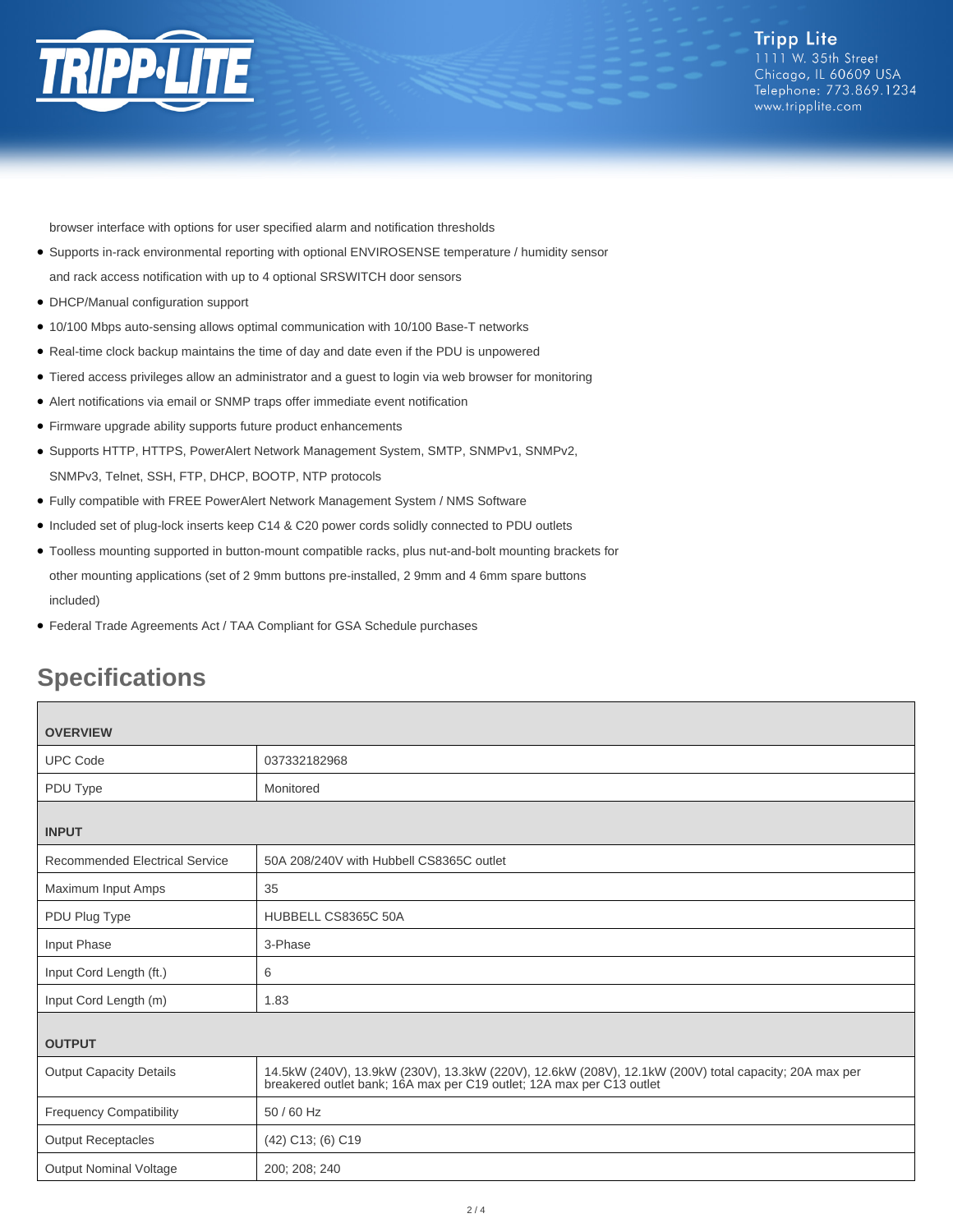

| <b>Overload Protection</b>                                                    | 3 20A circuit breakers, 1 per outlet bank                                                                                                                                                                                                                                                                                                                                           |  |
|-------------------------------------------------------------------------------|-------------------------------------------------------------------------------------------------------------------------------------------------------------------------------------------------------------------------------------------------------------------------------------------------------------------------------------------------------------------------------------|--|
|                                                                               |                                                                                                                                                                                                                                                                                                                                                                                     |  |
| <b>USER INTERFACE, ALERTS &amp; CONTROLS</b><br><b>Reported Load Segments</b> | Reports input current per phase (L1, L2, L3) and output current for each breakered load bank (20A balanced max                                                                                                                                                                                                                                                                      |  |
|                                                                               | per banks B1-B3); Outlets are color-coded and labeled for phase and load bank identification; L1-L2 feeds black<br>outlets (B1); L2-L3 feeds dark-gray outlets (B2); L3-L1 feeds light-gray outlets (B3)                                                                                                                                                                            |  |
| Front Panel LCD Display                                                       | Large digital display reports Amperage, Kilowatts, Voltage, Unbalance percentage, Temperature* and Humidity*<br>information (*requires ENIVIROSENSE option); Small digital display provides detail on the measurement the large<br>display is reporting: Input-phase (L#), Load bank (B#), Sensor (S#), Load unbalance (UB), Output power (OP)                                      |  |
| <b>Front Panel LEDs</b>                                                       | Set of 6 LEDs identify the value displayed on the large digital display: Amperage (A), Kilowatts (kW), Voltage (V),<br>Unbalance percentage (%UB), Temperature (T), Humidity (%RH); One additional LED for each output load bank<br>(B1-B3) offers information power availability: GREEN (<80% load). YELLOW (>80% load). RED (Power OFF). RED<br>FLASHING (Power OFF/breaker trip) |  |
| Switches                                                                      | Set of UP/DOWN arrow buttons scroll through available Input, Bank, Power, Load balance and Sensor options;<br>Additional MODE button advances the LEDs to view the next measurement                                                                                                                                                                                                 |  |
| <b>PHYSICAL</b>                                                               |                                                                                                                                                                                                                                                                                                                                                                                     |  |
| Form Factors Supported                                                        | Vertical rackmount installation supported with included mounting brackets; supports tooless mounting in button-<br>mount compatible racks                                                                                                                                                                                                                                           |  |
| Material of Construction                                                      | Metal                                                                                                                                                                                                                                                                                                                                                                               |  |
| <b>PDU Form Factor</b>                                                        | Vertical (0U)                                                                                                                                                                                                                                                                                                                                                                       |  |
| Shipping Dimensions (hwd / cm)                                                | 15.75 x 24.89 x 191.77                                                                                                                                                                                                                                                                                                                                                              |  |
| Shipping Dimensions (hwd / in.)                                               | 6.20 x 9.80 x 75.50                                                                                                                                                                                                                                                                                                                                                                 |  |
| Shipping Weight (kg)                                                          | 10.85                                                                                                                                                                                                                                                                                                                                                                               |  |
| Shipping Weight (lbs.)                                                        | 23.92                                                                                                                                                                                                                                                                                                                                                                               |  |
| Unit Dimensions (hwd / cm)                                                    | $177.8 \times 5.5 \times 7.3$                                                                                                                                                                                                                                                                                                                                                       |  |
| Unit Dimensions (hwd / in.)                                                   | 70 x 2.17 x 2.86                                                                                                                                                                                                                                                                                                                                                                    |  |
| Unit Weight (kg)                                                              | 7.78                                                                                                                                                                                                                                                                                                                                                                                |  |
| Unit Weight (lbs.)                                                            | 17.15                                                                                                                                                                                                                                                                                                                                                                               |  |
| <b>ENVIRONMENTAL</b>                                                          |                                                                                                                                                                                                                                                                                                                                                                                     |  |
| <b>Operating Temperature Range</b>                                            | 32 to 122F (0C to 50C)                                                                                                                                                                                                                                                                                                                                                              |  |
| Storage Temperature Range                                                     | 5 to 140F (-15C to 60C)                                                                                                                                                                                                                                                                                                                                                             |  |
| <b>Relative Humidity</b>                                                      | 5 to 95% non-condensing                                                                                                                                                                                                                                                                                                                                                             |  |
| Operating Elevation (ft.)                                                     | $0-10,000$                                                                                                                                                                                                                                                                                                                                                                          |  |
| Operating Elevation (m)                                                       | $0 - 3000$ m                                                                                                                                                                                                                                                                                                                                                                        |  |
| <b>STANDARDS &amp; COMPLIANCE</b>                                             |                                                                                                                                                                                                                                                                                                                                                                                     |  |
| Certifications                                                                | Tested to UL60950-1 (USA) CAN60950-1 (Canada), NOM (Mexico), Class A (Emissions), ROHS, TAA Compliant                                                                                                                                                                                                                                                                               |  |
| <b>WARRANTY</b>                                                               |                                                                                                                                                                                                                                                                                                                                                                                     |  |
| <b>Product Warranty Period</b><br>(Worldwide)                                 | 2-year limited warranty                                                                                                                                                                                                                                                                                                                                                             |  |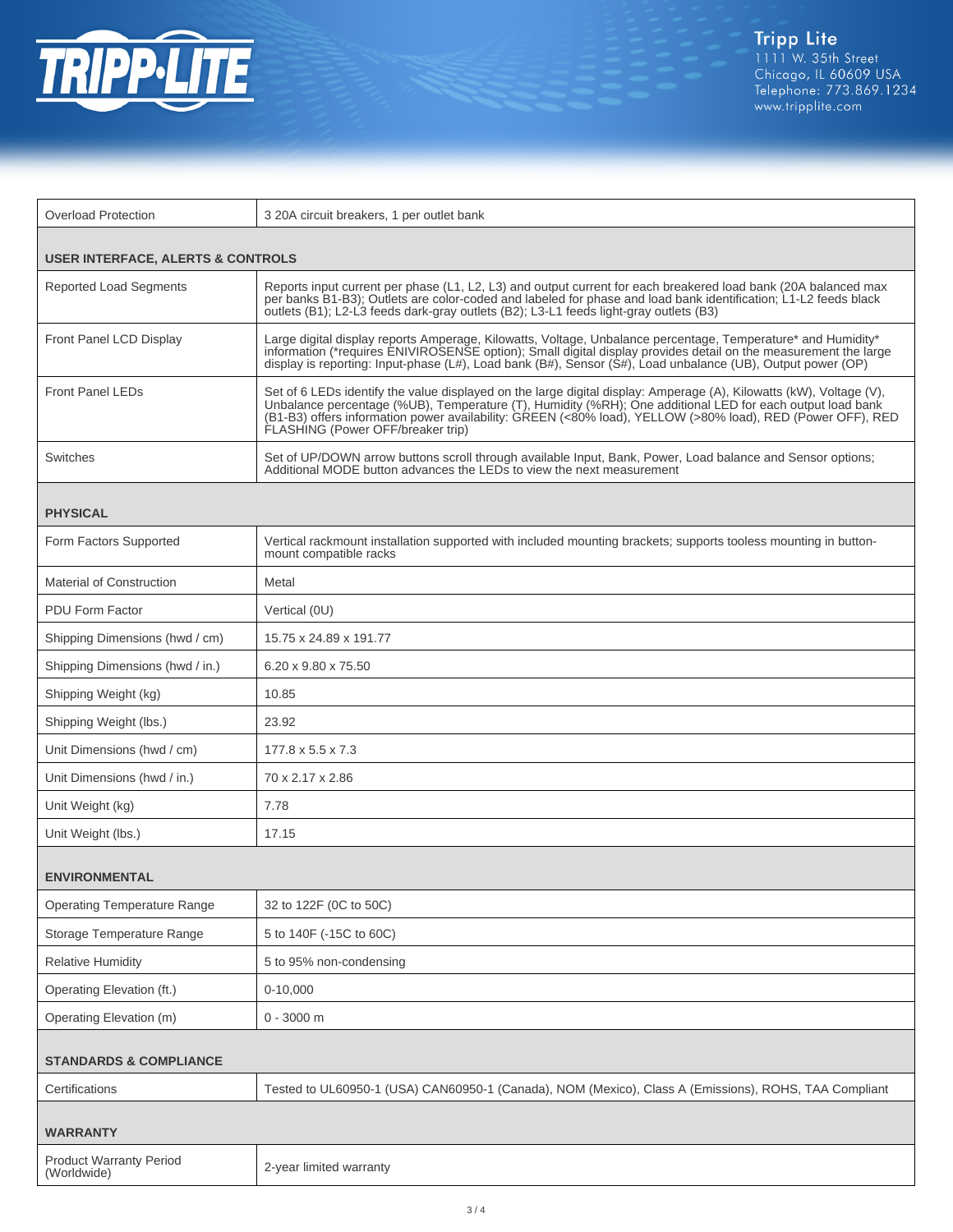

Tripp Lite<br>1111 W. 35th Street Chicago, IL 60609 USA Telephone: 773.869.1234 www.tripplite.com

© 2021 Tripp Lite. All rights reserved. All product and company names are trademarks or registered trademarks of their respective holders. Use of them does not imply any affiliation with or endorsement by them. Tripp Lite has a policy of continuous improvement. Specifications are subject to change without notice. Tripp Lite uses primary and third-party agencies to test its products for compliance with standards. See a list of Tripp Lite's testing agencies: <https://www.tripplite.com/products/product-certification-agencies>